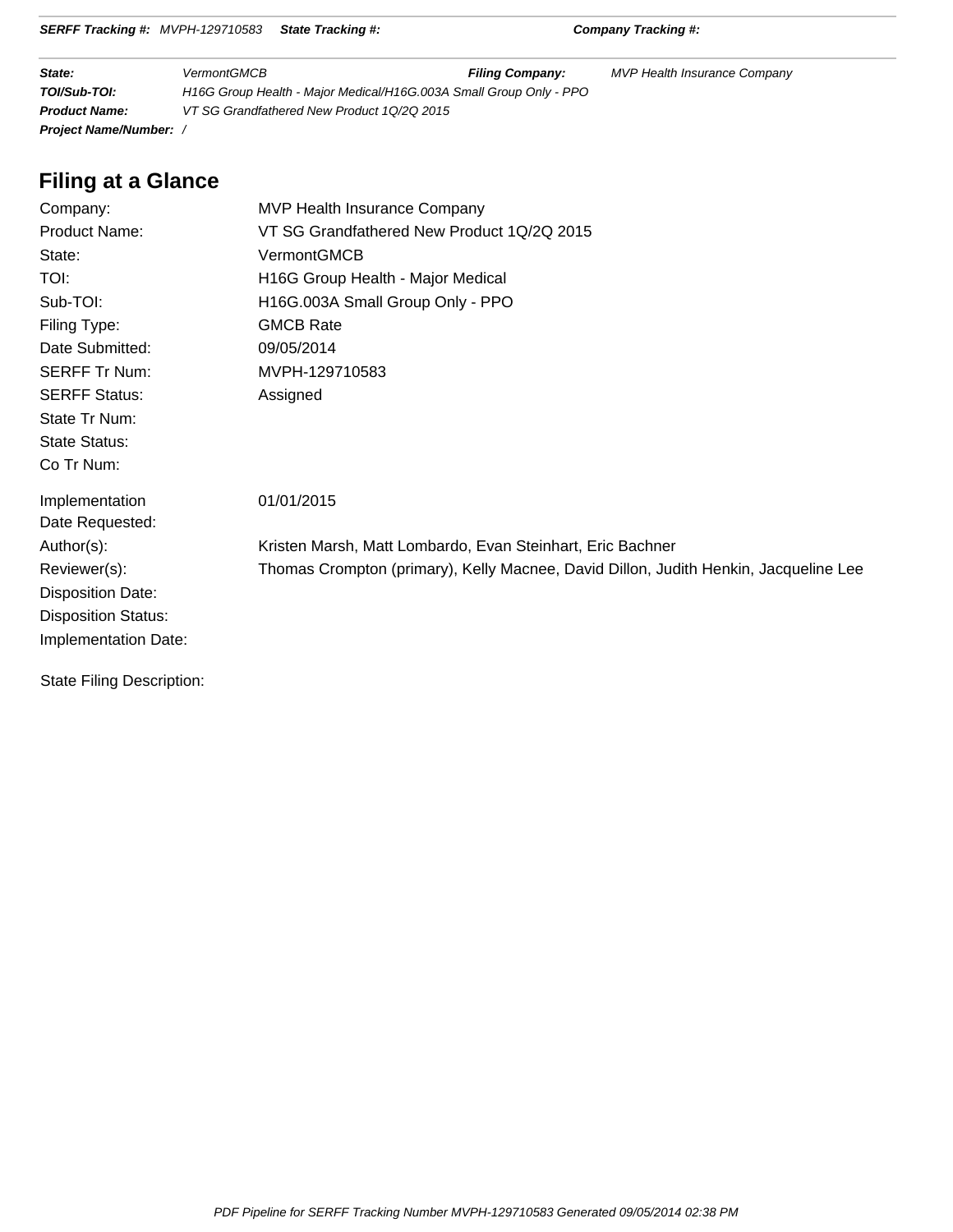| State:                        | <b>VermontGMCB</b>                                                 | <b>Filing Company:</b> | <b>MVP Health Insurance Company</b> |
|-------------------------------|--------------------------------------------------------------------|------------------------|-------------------------------------|
| TOI/Sub-TOI:                  | H16G Group Health - Major Medical/H16G.003A Small Group Only - PPO |                        |                                     |
| <b>Product Name:</b>          | VT SG Grandfathered New Product 1Q/2Q 2015                         |                        |                                     |
| <b>Project Name/Number:</b> / |                                                                    |                        |                                     |

**SERFF Tracking #:** MVPH-129710583 **State Tracking #: Company Tracking #:**

# **General Information**

| Project Name:                                 | Status of Filing in Domicile: |
|-----------------------------------------------|-------------------------------|
| <b>Project Number:</b>                        | Date Approved in Domicile:    |
| Requested Filing Mode: Review & Approval      | Domicile Status Comments:     |
| Explanation for Combination/Other:            | Market Type: Group            |
| Submission Type: New Submission               | Group Market Size: Small      |
| Group Market Type: Employer                   | Overall Rate Impact:          |
| Filing Status Changed: 09/05/2014             |                               |
| State Status Changed:                         | Deemer Date:                  |
| Created By: Matt Lombardo                     | Submitted By: Matt Lombardo   |
| Corresponding Filing Tracking Number:         |                               |
| <b>PPACA: Grandfathered Immed Mkt Reforms</b> |                               |
| PPACA Notes: null                             |                               |

Include Exchange Intentions: No

### Filing Description:

The proposed rates enclosed within this filing are available to Small Group Grandfathered Vermont members with contract effective dates beginning between January 1, 2015 - June 30, 2015.

# **Company and Contact**

## **Filing Contact Information**

| Matt Lombardo,        | mlombardo@mvphealthcare.com |
|-----------------------|-----------------------------|
| 625 State Street      | 518-388-2483 [Phone]        |
| Schenectady, NY 12305 |                             |

### **Filing Company Information**

| MVP Health Insurance Company | CoCode: 11125           | State of Domicile: New York |
|------------------------------|-------------------------|-----------------------------|
| 625 State Street             | Group Code: 1198        | Company Type: Health        |
| Schenectady, NY 12305        | Group Name:             | Insurance                   |
| (518) 388-2469 ext. [Phone]  | FEIN Number: 14-1827918 | State ID Number:            |

# **Filing Fees**

| Fee Required?    | Yes      |
|------------------|----------|
| Fee Amount:      | \$150.00 |
| Retaliatory?     | N٥       |
| Fee Explanation: |          |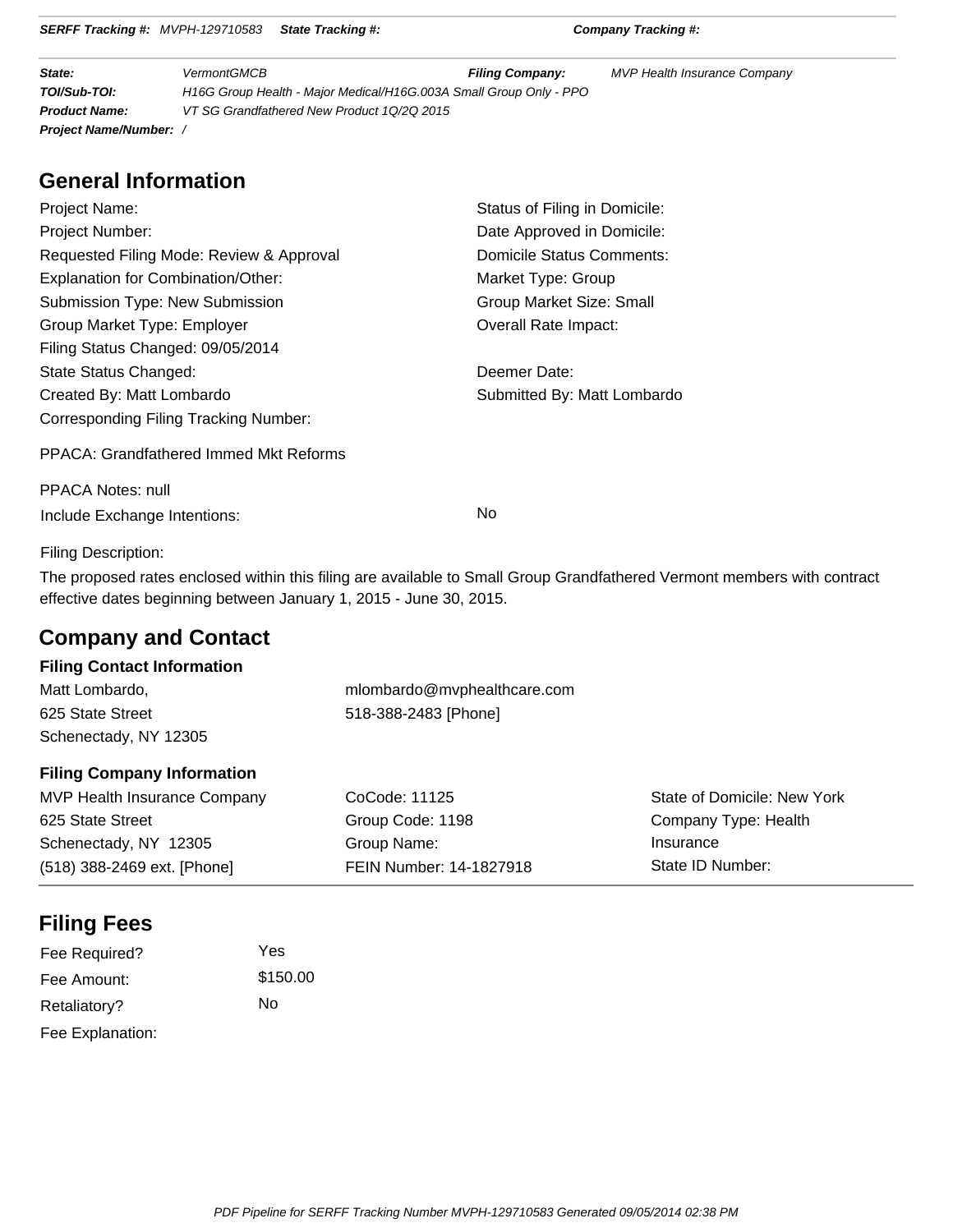| <b>SERFF Tracking #:</b>                         | MVPH-129710583     | <b>State Tracking #:</b>                                           |                                 | Company Tracking #:                 |  |
|--------------------------------------------------|--------------------|--------------------------------------------------------------------|---------------------------------|-------------------------------------|--|
| State:                                           | <b>VermontGMCB</b> |                                                                    | <b>Filing Company:</b>          | <b>MVP Health Insurance Company</b> |  |
| TOI/Sub-TOI:                                     |                    | H16G Group Health - Major Medical/H16G.003A Small Group Only - PPO |                                 |                                     |  |
| <b>Product Name:</b>                             |                    | VT SG Grandfathered New Product 1Q/2Q 2015                         |                                 |                                     |  |
| <b>Project Name/Number:</b>                      |                    |                                                                    |                                 |                                     |  |
| <b>Rate Information</b>                          |                    |                                                                    |                                 |                                     |  |
| Rate data applies to filing.                     |                    |                                                                    |                                 |                                     |  |
| <b>Filing Method:</b>                            |                    |                                                                    | <b>SERFF</b>                    |                                     |  |
| <b>Rate Change Type:</b>                         |                    |                                                                    | %                               |                                     |  |
| <b>Overall Percentage of Last Rate Revision:</b> |                    |                                                                    | %                               |                                     |  |
| <b>Effective Date of Last Rate Revision:</b>     |                    |                                                                    |                                 |                                     |  |
| <b>Filing Method of Last Filing:</b>             |                    |                                                                    |                                 |                                     |  |
|                                                  |                    |                                                                    | <b>Company Rate Information</b> |                                     |  |

| Company<br>Name:                       | Company<br>Rate<br>Change: | Overall %<br><b>Indicated</b><br>Change: | Overall %<br>Rate<br>Impact: | Written<br><b>Premium</b><br><b>Change for</b><br>this Program: | <b>Number of Policy Written</b><br><b>Holders Affected Premium for</b><br>for this Program: this Program: | Maximum %<br>Change | Minimum %<br>Change<br>(where reg'd): (where reg'd): |
|----------------------------------------|----------------------------|------------------------------------------|------------------------------|-----------------------------------------------------------------|-----------------------------------------------------------------------------------------------------------|---------------------|------------------------------------------------------|
| <b>MVP Health</b><br>Insurance Company | New Product  %             |                                          | ℅                            |                                                                 |                                                                                                           | $\%$                | $\%$                                                 |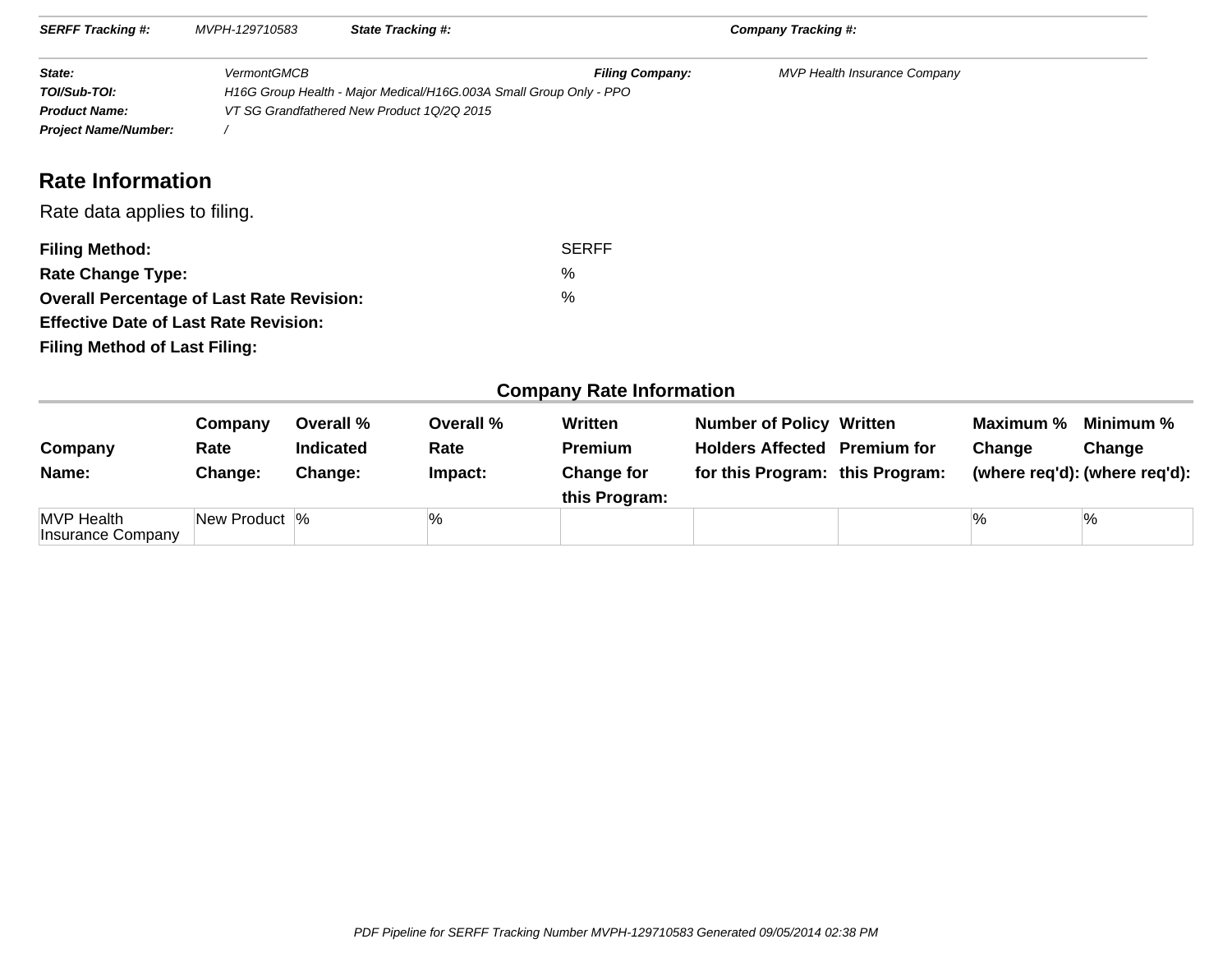**State:** VermontGMCB **Filing Company:** MVP Health Insurance Company **TOI/Sub-TOI:** H16G Group Health - Major Medical/H16G.003A Small Group Only - PPO **Product Name:** VT SG Grandfathered New Product 1Q/2Q 2015 **Project Name/Number:** /

**SERFF Tracking #:** MVPH-129710583 **State Tracking #: Company Tracking #:**

# **Rate Review Detail**

## **COMPANY:**

| Company Name:  | <b>MVP Health Insurance Company</b> |
|----------------|-------------------------------------|
| HHS Issuer Id: | 92802                               |

## **PRODUCTS:**

| <b>Product Name</b>           | <b>HIOS Product ID</b> | <b>HIOS Submission ID</b> | <b>Number of Covered</b><br>Lives |
|-------------------------------|------------------------|---------------------------|-----------------------------------|
| <b>Preferred Suite HD EPO</b> | 92802VT006             | 92802VT006000             | 2604                              |

Trend Factors:

| <b>FORMS:</b>                             |                |
|-------------------------------------------|----------------|
| New Policy Forms:                         |                |
| Affected Forms:                           |                |
| Other Affected Forms:                     | VT HDHP COC    |
|                                           |                |
| <b>REQUESTED RATE CHANGE INFORMATION:</b> |                |
| Change Period:                            | Annual         |
| Member Months:                            | 177,469        |
| Benefit Change:                           | None           |
| Percent Change Requested:                 | Min: Max: Avg: |
|                                           |                |
| <b>PRIOR RATE:</b>                        |                |
| <b>Total Earned Premium:</b>              |                |

| Total Incurred Claims: |                |
|------------------------|----------------|
| Annual \$:             | Min: Max: Avg: |

## **REQUESTED RATE:**

| <b>Projected Earned Premium:</b> | 612.958.00                          |
|----------------------------------|-------------------------------------|
| Projected Incurred Claims:       | 505.077.00                          |
| Annual \$:                       | Min: 432.88 Max: 432.88 Avg: 432.88 |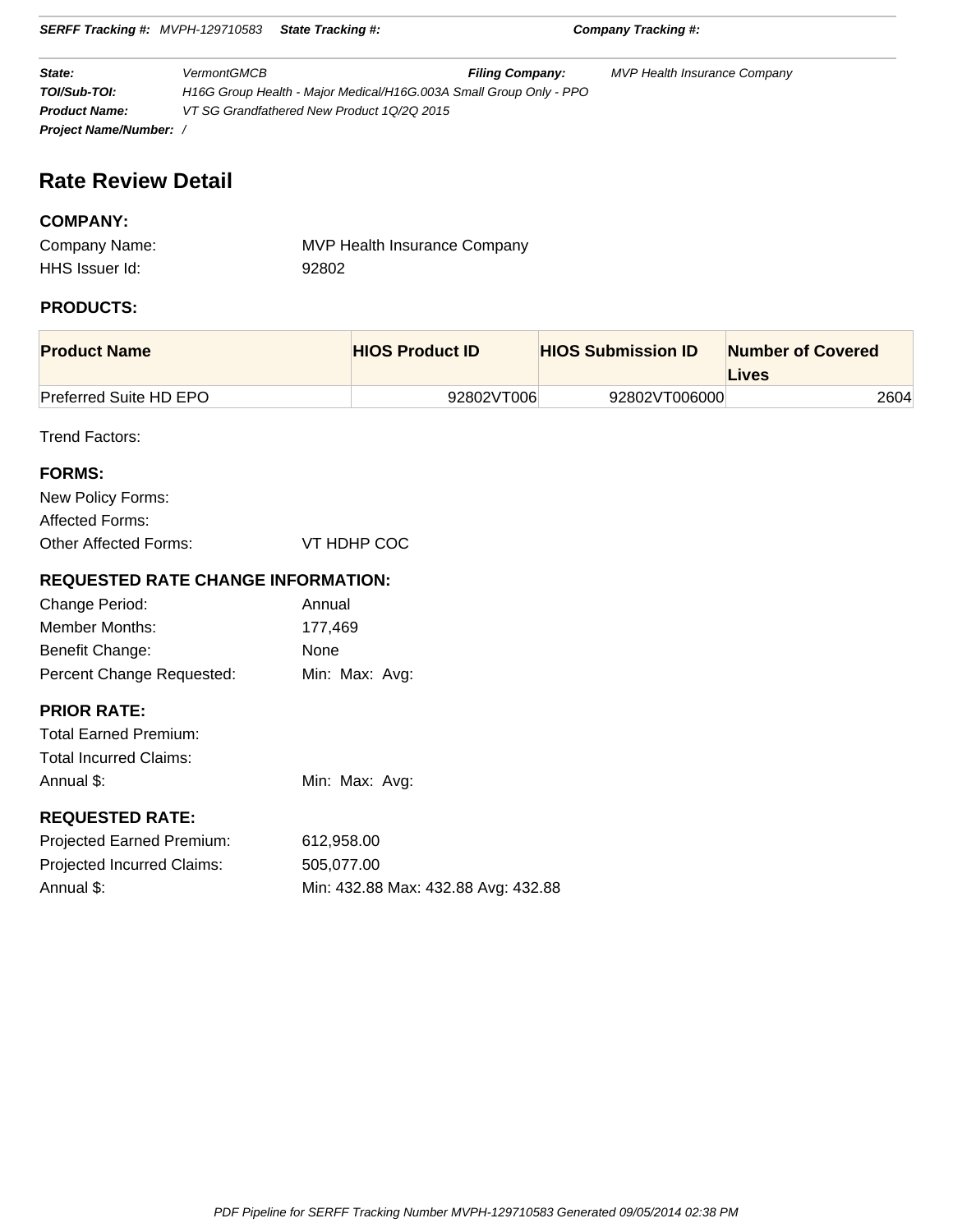| <b>SERFF Tracking #:</b>    | MVPH-129710583     | <b>State Tracking #:</b>                                           |                        | Company Tracking #:                 |  |  |  |
|-----------------------------|--------------------|--------------------------------------------------------------------|------------------------|-------------------------------------|--|--|--|
| State:                      | <b>VermontGMCB</b> |                                                                    | <b>Filing Company:</b> | <b>MVP Health Insurance Company</b> |  |  |  |
| TOI/Sub-TOI:                |                    | H16G Group Health - Major Medical/H16G.003A Small Group Only - PPO |                        |                                     |  |  |  |
| <b>Product Name:</b>        |                    | VT SG Grandfathered New Product 1Q/2Q 2015                         |                        |                                     |  |  |  |
| <b>Project Name/Number:</b> |                    |                                                                    |                        |                                     |  |  |  |

# **Supporting Document Schedules**

| <b>Satisfied - Item:</b> | Actuarial Memorandum                                                                                                                                                  |
|--------------------------|-----------------------------------------------------------------------------------------------------------------------------------------------------------------------|
| <b>Comments:</b>         |                                                                                                                                                                       |
| Attachment(s):           | 1Q 2015 ACT MEMO-HIC Small Group VEHD-49.pdf<br>VT SG HIC New Product Rate Filing 1Q 2Q 2015 - SERFF.pdf<br>VT SG HIC New Product Rate Filing 1Q 2Q 2015 - SERFF.xlsx |
| <b>Item Status:</b>      |                                                                                                                                                                       |
| <b>Status Date:</b>      |                                                                                                                                                                       |
|                          |                                                                                                                                                                       |
| <b>Bypassed - Item:</b>  | Actuarial Memorandum and Certifications                                                                                                                               |
| <b>Bypass Reason:</b>    | N/A - Grandfathered Filing                                                                                                                                            |
| Attachment(s):           |                                                                                                                                                                       |
| <b>Item Status:</b>      |                                                                                                                                                                       |
| <b>Status Date:</b>      |                                                                                                                                                                       |
| <b>Satisfied - Item:</b> | <b>Civil Union Rating Requirements</b>                                                                                                                                |
| <b>Comments:</b>         | MVP's certificate of coverage complies with 8 V.S.A. § 4724.                                                                                                          |
| Attachment(s):           |                                                                                                                                                                       |
| <b>Item Status:</b>      |                                                                                                                                                                       |
| <b>Status Date:</b>      |                                                                                                                                                                       |
|                          |                                                                                                                                                                       |
| <b>Bypassed - Item:</b>  | Consumer Disclosure Form                                                                                                                                              |
| <b>Bypass Reason:</b>    | New product so there is no rate increase associated with this filing.                                                                                                 |
| Attachment(s):           |                                                                                                                                                                       |
| <b>Item Status:</b>      |                                                                                                                                                                       |
| <b>Status Date:</b>      |                                                                                                                                                                       |
|                          |                                                                                                                                                                       |
| <b>Satisfied - Item:</b> | <b>Filing Compliance Certification</b>                                                                                                                                |
| <b>Comments:</b>         |                                                                                                                                                                       |
| Attachment(s):           | Certification of Compliance - VT.pdf                                                                                                                                  |
| <b>Item Status:</b>      |                                                                                                                                                                       |
| <b>Status Date:</b>      |                                                                                                                                                                       |
|                          |                                                                                                                                                                       |
| <b>Bypassed - Item:</b>  | Third Party Filing Authorization                                                                                                                                      |
| <b>Bypass Reason:</b>    | N/A                                                                                                                                                                   |
| Attachment(s):           |                                                                                                                                                                       |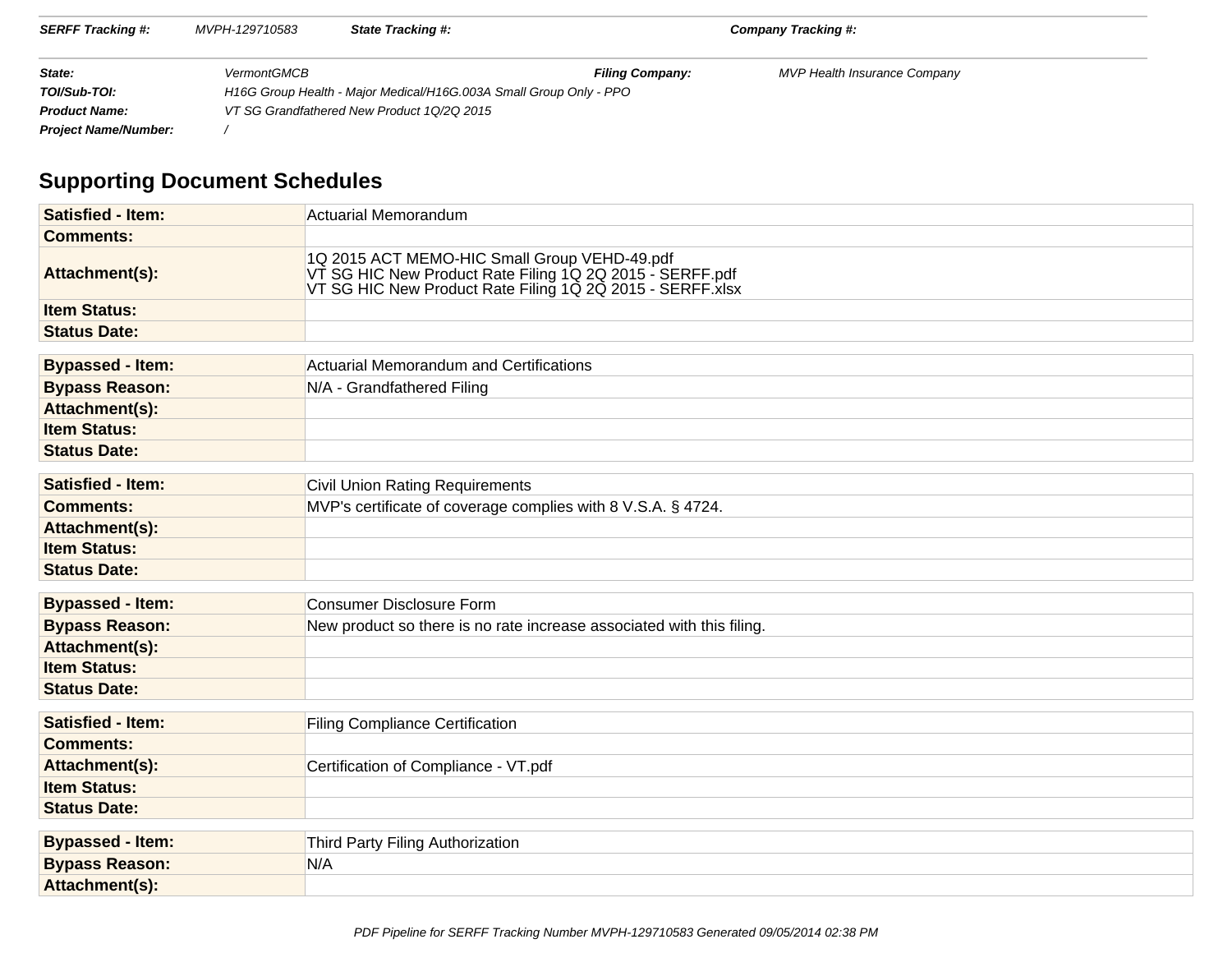| <b>SERFF Tracking #:</b>    | MVPH-129710583     | <b>State Tracking #:</b>                                           |                        | <b>Company Tracking #:</b>   |
|-----------------------------|--------------------|--------------------------------------------------------------------|------------------------|------------------------------|
| State:                      | <b>VermontGMCB</b> |                                                                    | <b>Filing Company:</b> | MVP Health Insurance Company |
| TOI/Sub-TOI:                |                    | H16G Group Health - Major Medical/H16G.003A Small Group Only - PPO |                        |                              |
| <b>Product Name:</b>        |                    | VT SG Grandfathered New Product 1Q/2Q 2015                         |                        |                              |
| <b>Project Name/Number:</b> |                    |                                                                    |                        |                              |
| <b>Item Status:</b>         |                    |                                                                    |                        |                              |
| <b>Status Date:</b>         |                    |                                                                    |                        |                              |
| <b>Bypassed - Item:</b>     |                    | Unified Rate Review Template                                       |                        |                              |
| <b>Bypass Reason:</b>       |                    | N/A - Grandfathered Filing                                         |                        |                              |
| Attachment(s):              |                    |                                                                    |                        |                              |
| <b>Item Status:</b>         |                    |                                                                    |                        |                              |
| <b>Status Date:</b>         |                    |                                                                    |                        |                              |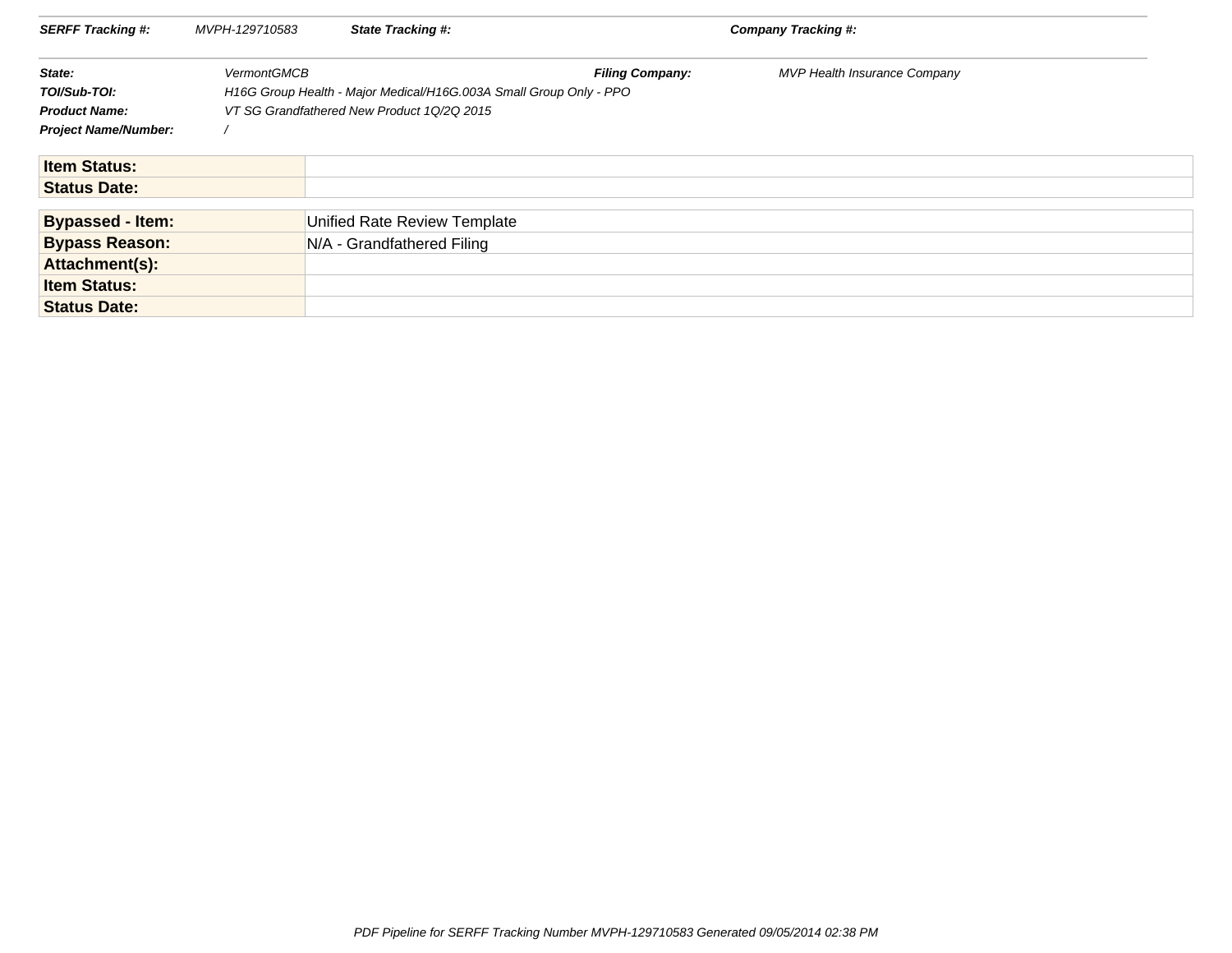| <b>SERFF Tracking #:</b>    | MVPH-129710583     | <b>State Tracking #:</b>                                           |                        | Company Tracking #:                 |  |  |  |  |
|-----------------------------|--------------------|--------------------------------------------------------------------|------------------------|-------------------------------------|--|--|--|--|
| State:                      | <b>VermontGMCB</b> |                                                                    | <b>Filing Company:</b> | <b>MVP Health Insurance Company</b> |  |  |  |  |
| TOI/Sub-TOI:                |                    | H16G Group Health - Major Medical/H16G.003A Small Group Only - PPO |                        |                                     |  |  |  |  |
| <b>Product Name:</b>        |                    | VT SG Grandfathered New Product 10/20 2015                         |                        |                                     |  |  |  |  |
| <b>Project Name/Number:</b> |                    |                                                                    |                        |                                     |  |  |  |  |

# **Attachment VT SG HIC New Product Rate Filing 1Q 2Q 2015 - SERFF.xlsx is not a PDF document andcannot be reproduced here.**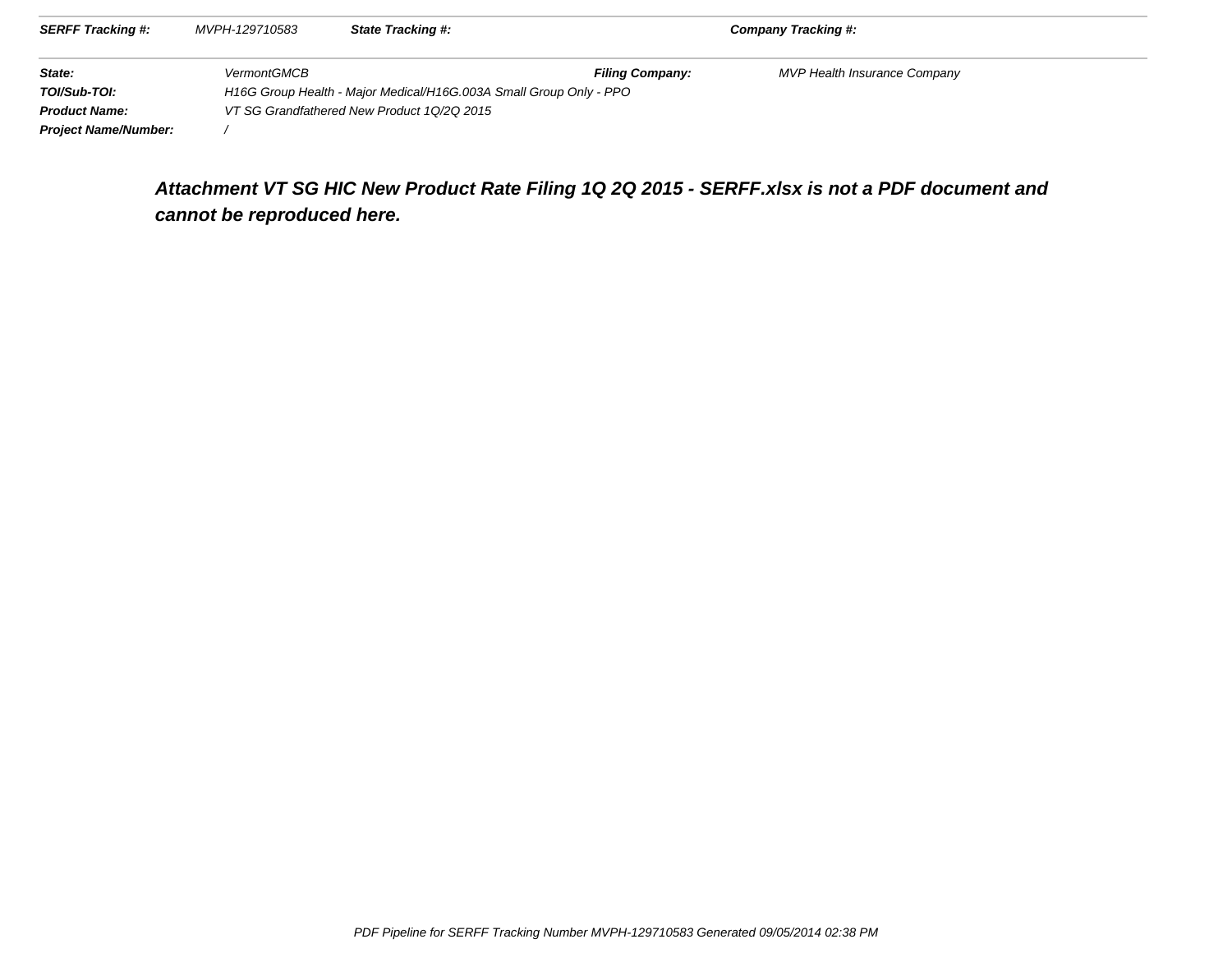

## **ACTUARIAL MEMORANDUM 1st Quarter and 2nd Quarter 2015 Small Group AR42 Filing New Policy Form with First Effective Date 1/1/15**

## **Purpose**

The purpose of this filing is to demonstrate the development of and seek approval of the premium rates for a new policy form for MVP Health Insurance Company's Small Group Grandfathered benefit portfolio. This form is being filed with a first effective date of 1/1/15. Premium rates are included for both 1st Quarter and 2nd Quarter 2015 effective dates. The rates are effective for 12 months.

This form is being submitted to replace plan VEHD-18 which will not comply with IRS regulations for qualified high deductible health plans with 2015 effective dates. Members transitioning from plan VEHD-18 to VEHD-49 will maintain their grandfathered status. Please see Exhibit 1 of the attached rate filing for a summary of the benefits for VEHD-18 and VEHD-49. Plan VEHD-18 is being shown for illustrative and comparison purposes only.

This rate filing has been prepared to satisfy the requirements of 8 V.S.A § 5104 and is not intended to be used for other purposes.

### **Derivation of Premium Rates**

Small group EPO/PPO and HDHP incurred claim data for the period  $1/1/2013 - 12/31/2013$  completed through 5/31/2014 was the basis for this rate development. MVP utilized grandfathered and non-grandfathered small group claim data over this time period to form a more credible base of experience. The rate levels are aligned with all other 1Q and 2Q 2015 rates as the same data set and assumptions were used to derive the premium rates. Please refer to the pending Small Group AR42 Grandfathered filing for more detail surrounding the data and methodology that is being used to set these rates (SERFF ID MVPH-129662230).

Please see Exhibit 3 of the attached rate filing for a summary of plan VEHD-49's premium rate development. To develop the proposed single rate for plan VEHD-49, MVP adjusted the 1Q 2015 proposed single rate for plan VEHD-18 as a starting point. The single conversion factor and non-claim expense loads were removed from plan VEHD-18's single rate to arrive at a net claim cost. These calculations were performed because MVP's benefit relativity model compares net claim costs and does not account for non-claim expense loads or the single conversion factor. Using MVP's benefit relativity model, the relativity of plan VEHD-49 compared to VEHD-18 was multiplied by VEHD-18's 1Q 2015 net claim cost to arrive at the projected net claim cost of plan VEHD-49 for 1Q 2015. Non-claim expenses were added to this amount to arrive at a gross claim cost, and MVP multiplied the resulting gross claim cost by the single conversion factor to arrive at the 1Q 2015 proposed single rate for plan VEHD-49.

Exhibit 6b contains the premium rates for the safe harbor Rx rider to be sold with plan VEHD-49. To determine the premium rate of this rider, MVP performed the same steps as shown in Exhibit 3, but adjusted the benefit relativity to cover the safe harbor benefit.

2Q 2015 premium rates were determined by applying one quarter of paid HDHP trend to the 1Q 2015 proposed premium rates. The quarterly trend rate of 1.5% can be found in the Small Group AR42 Grandfathered filing (SERFF ID MVPH-129662230).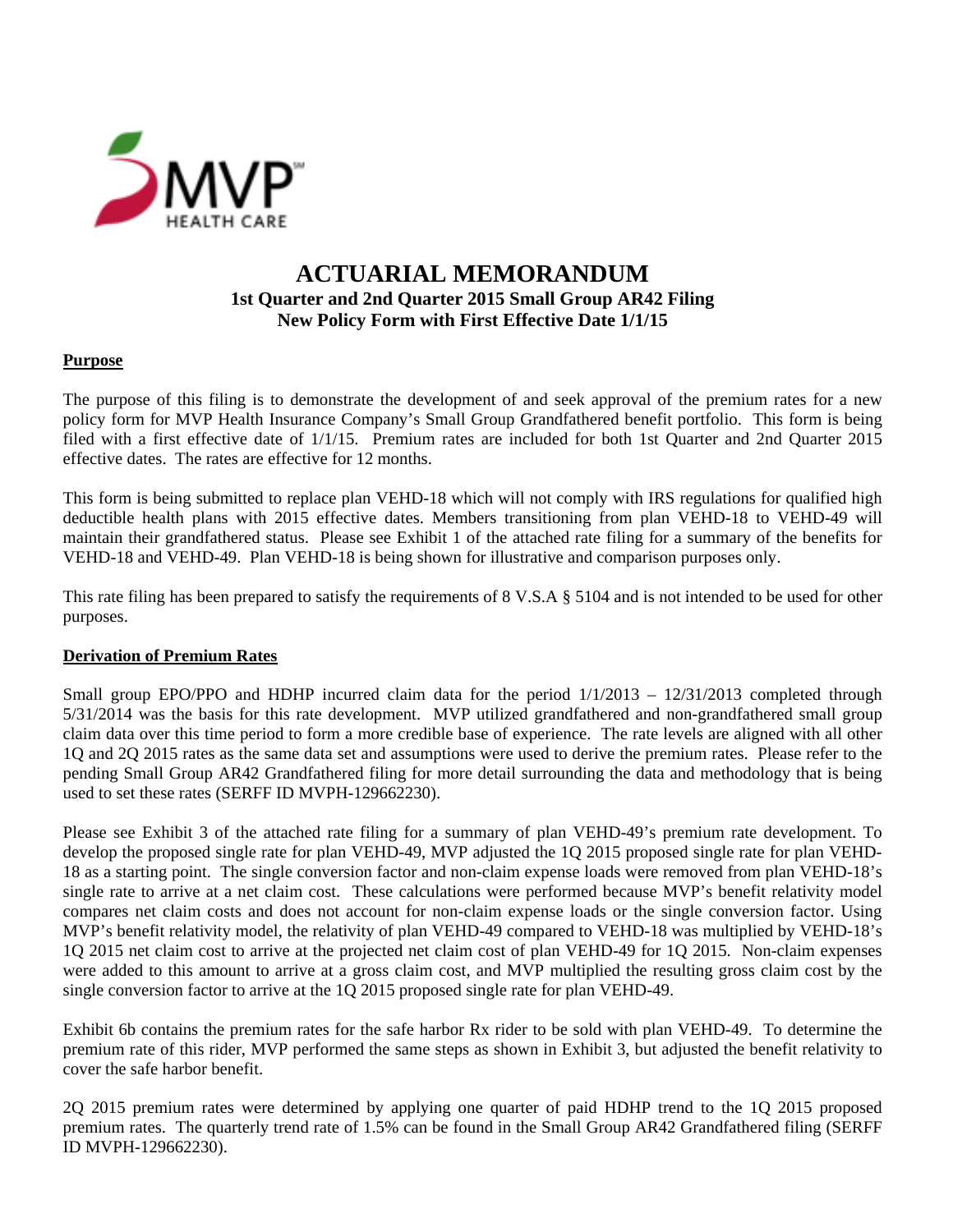### **Benefit Relativity Derivation**

MVP recently revamped its benefit pricing tool with updated claim utilization data, claim distribution tables and factor tables to reflect current expectations of benefit cost differences between benefit plans and between medical benefits versus pharmacy benefits. The proposed relativities were derived using this tool; all benefit plans are valued based on a single risk pool of data with utilization adjustments only based on plan richness.

The basic steps of MVP's benefit relativity model are as follows:

- 1. Derive the plan pay and the member pay for a plan ignoring plan deductibles and OOPs.
- 2. Compute the cost of claims under the deductible and over the OOP using member based claim distribution tables and the member based single deductible/OOP for the plan
- 3. Adjust for impact of family caps on the single benefit or aggregate nature of family benefit. The effect of this adjustment is to reduce the deductible credits that are computed. The adjustment is based on a pricing study done to compare plan costs for member based benefits vs. member based benefits with a family cap vs. aggregate family benefits.
- 4. Adjust for impact of secondary Rx OOP max on qualified HDHPs.
- 5. Add back member cost share amounts assumed step #1 for the portions of the cost that are under the deductible and over the OOP.
- 6. The result of steps  $#1-5$  is a final plan net paid amount.

\_\_\_\_\_\_\_\_\_

### **Act uarial Certif fication**

 $\overline{\phantom{a}}$ 

\_\_\_\_\_\_\_\_\_\_\_\_

I, Matthew Lombardo, am a Member of the American Academy of Actuaries. I have examined the assumptions and methods used in determining MVP's requested rates. Based on my review and examination, it is my opinion that the proposed premium rates are reasonable in relation to the benefits provided and that they are not excessive, inadequate, nor unfairly discriminatory. This rate filing conforms to the applicable Standards of Practice as promulgated by the Actuarial Standards Board.

When Torloss

Matthew Lombardo, FSA, MAAA Actuarial Manager, Commercial Pricing MVP Health Insurance Co, Inc.

\_\_\_\_\_\_\_\_\_\_\_

09/05/2014 Date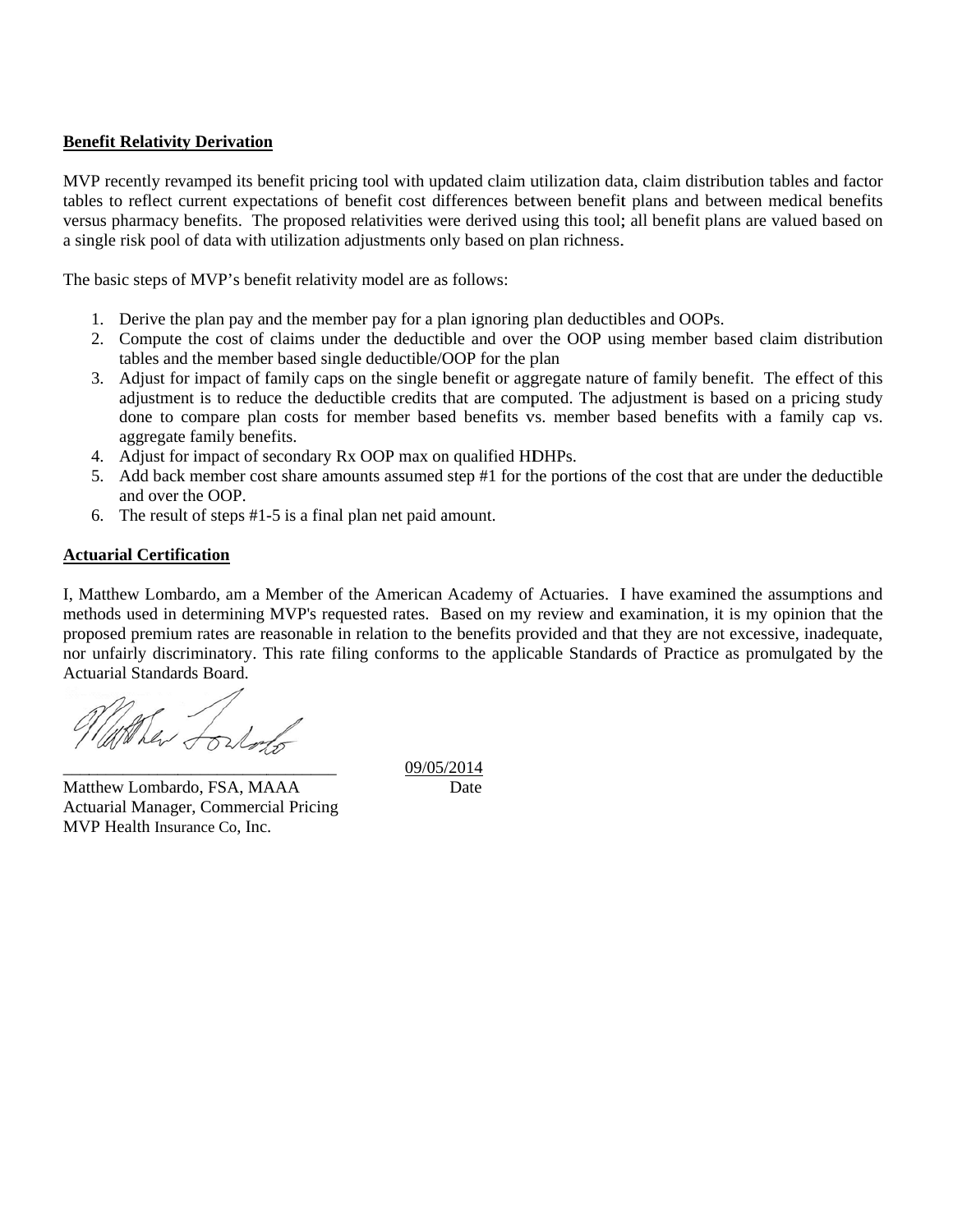

## **MVP Health Care -- Q1 & Q2 2015 SG HIC New Product Rate Filing**

Small Group VT HIC New Product Rate Filing For Effective Dates Beginning Between January 1, 2015 - June 30, 2015

- Exhibit 1 -- Summary of Medical Coplans Offered
- Exhibit 3 -- Derivation of Premium Rate
- Exhibit 6a -- Medical Manual Rates
- Exhibit 6b -- Medical Riders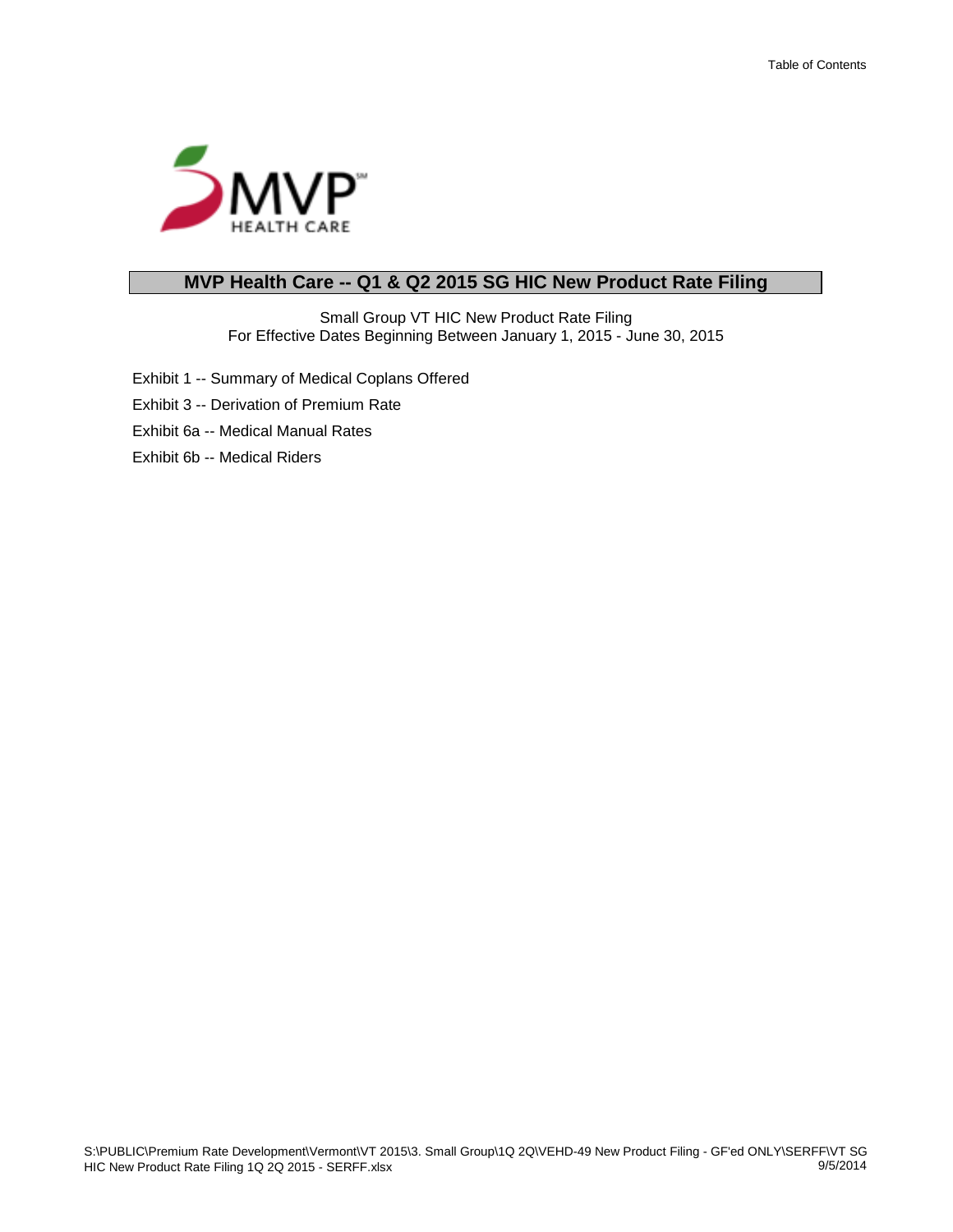#### **Exhibit 1 -- Summary of Medical Coplans Offered**

Small Group VT HIC New Product Rate Filing For Effective Dates Beginning Between January 1, 2015 - June 30, 2015

|            |                     |            | <b>In-Network Benefits</b> |            |    |         |            |     |         | <b>Out-of-Network Benefits</b> |                |          |     |                |                |
|------------|---------------------|------------|----------------------------|------------|----|---------|------------|-----|---------|--------------------------------|----------------|----------|-----|----------------|----------------|
|            |                     |            |                            |            |    |         |            |     |         |                                |                |          |     |                |                |
| Coplan     | <b>Product Type</b> | <b>PCP</b> | <b>SCP</b>                 | (Med/Surg) | ER | OP Sura | <b>DME</b> | Amb | Ded     | Coins.                         | <b>OOP Max</b> | Coins    | Ded | <b>OOP Max</b> | Pharmacy       |
| $VEHD-18*$ | <b>HDEPO</b>        | 0%         | 0%                         | 0%         | 0% | 0%      | 0%         | 0%  | \$2,500 | 0%                             | \$3.500        | N/A      | N/A | N/P            | \$10/\$30/\$50 |
| VEHD-49    | <b>HDEPO</b>        | 0%         | 0%                         | 0%         | 0% | 0%      | 0%         | 0%  | \$2,600 | 0%                             | \$3,600        | $N/\ell$ | N/A | N/P            | \$10/\$30/\$50 |

*\*Plan VEHD-18 is being shown for comparison purposes only.*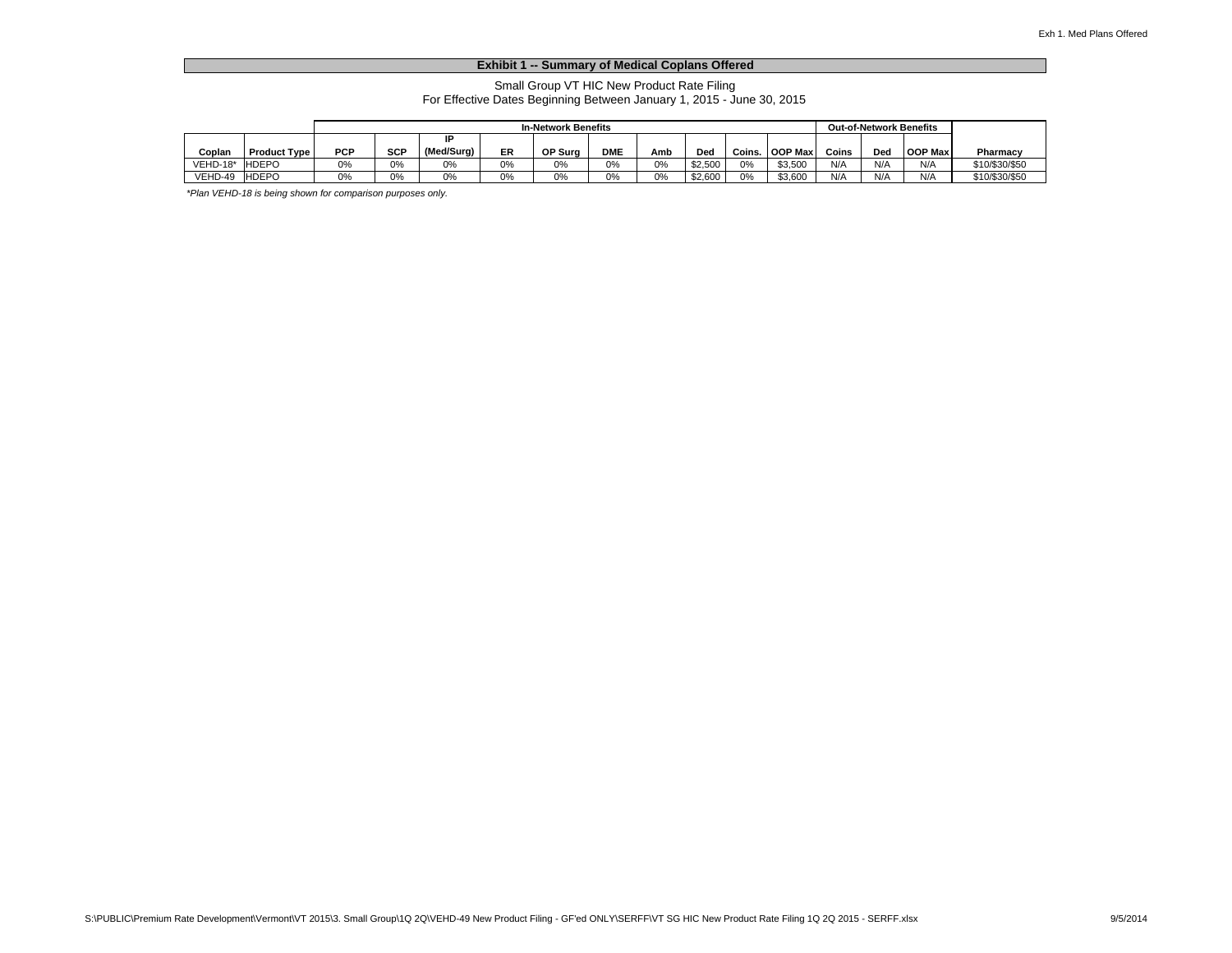#### **Exhibit 3 -- Derivation of Premium Rates**

#### Small Group VT HIC New Product Rate Filing For Effective Dates Beginning Between January 1, 2015 - March 31, 2015

|                                                                                                | Gross Claim Cost Derivation of Reference Plan, VEHD-18                         |          |        |
|------------------------------------------------------------------------------------------------|--------------------------------------------------------------------------------|----------|--------|
|                                                                                                | I) 1Q 2015 Proposed Single Rate for Plan VEHD-18                               | \$528.95 |        |
|                                                                                                | II) Single Conversion Factor                                                   | 1.208    |        |
|                                                                                                | III) 1Q 2015 Gross Claim Cost of VEHD-18                                       | \$437.87 |        |
|                                                                                                | $=$ $\frac{1}{2}$ $\frac{1}{2}$                                                |          |        |
| Non-Claim Expense Components of VEHD-18 Gross PMPM (Exhibit 5 of Serff Filing: MVPH-129662230) |                                                                                |          |        |
|                                                                                                | % of Premium Retention Components                                              | \$51.45  | 11.75% |
|                                                                                                | % of Premium Taxes and Assessments                                             | \$20.14  | 4.60%  |
|                                                                                                | % of Paid Claim Taxes and Assessments                                          | \$4.52   | 1.249% |
|                                                                                                | <b>PMPM Taxes and Assessments</b>                                              | \$3.84   |        |
|                                                                                                | IV) 1Q 2015 Net Claim Cost of VEHD-18                                          | \$357.92 |        |
|                                                                                                | = Gross Claim Cost PMPM - Sum of Non-Claim Expense Components                  |          |        |
|                                                                                                | V) Benefit Relativity of Plan VEHD-49 / Benefit Relativity of Plan VEHD-18     | 0.988    |        |
|                                                                                                | VI) 1Q 2015 Net Claim Cost of VEHD-49                                          | \$353.79 |        |
|                                                                                                | $=$ $IV$ ) $*$ $V$ )                                                           |          |        |
|                                                                                                | Non-Claim Expense Components of VEHD-49 Gross PMPM                             |          |        |
|                                                                                                | % of Premium Retention Components                                              | \$50.86  | 11.75% |
|                                                                                                | % of Premium Taxes and Assessments                                             | \$19.91  | 4.60%  |
|                                                                                                | % of Paid Claim Taxes and Assessments                                          | \$4.47   | 1.249% |
|                                                                                                | <b>PMPM Taxes and Assessments</b>                                              | \$3.84   |        |
|                                                                                                | VII) 1Q 2015 Gross Claim Cost of VEHD-49                                       | \$432.88 |        |
|                                                                                                | *Exhibit 5 of Serff Filing: MVPH-129662230 contains retention component detail |          |        |

| 1Q 2015 Proposed Single Rate for VEHD-49 | \$522.91 |
|------------------------------------------|----------|
| $=$ <i>II</i> ) $*$ <i>VII</i> )         |          |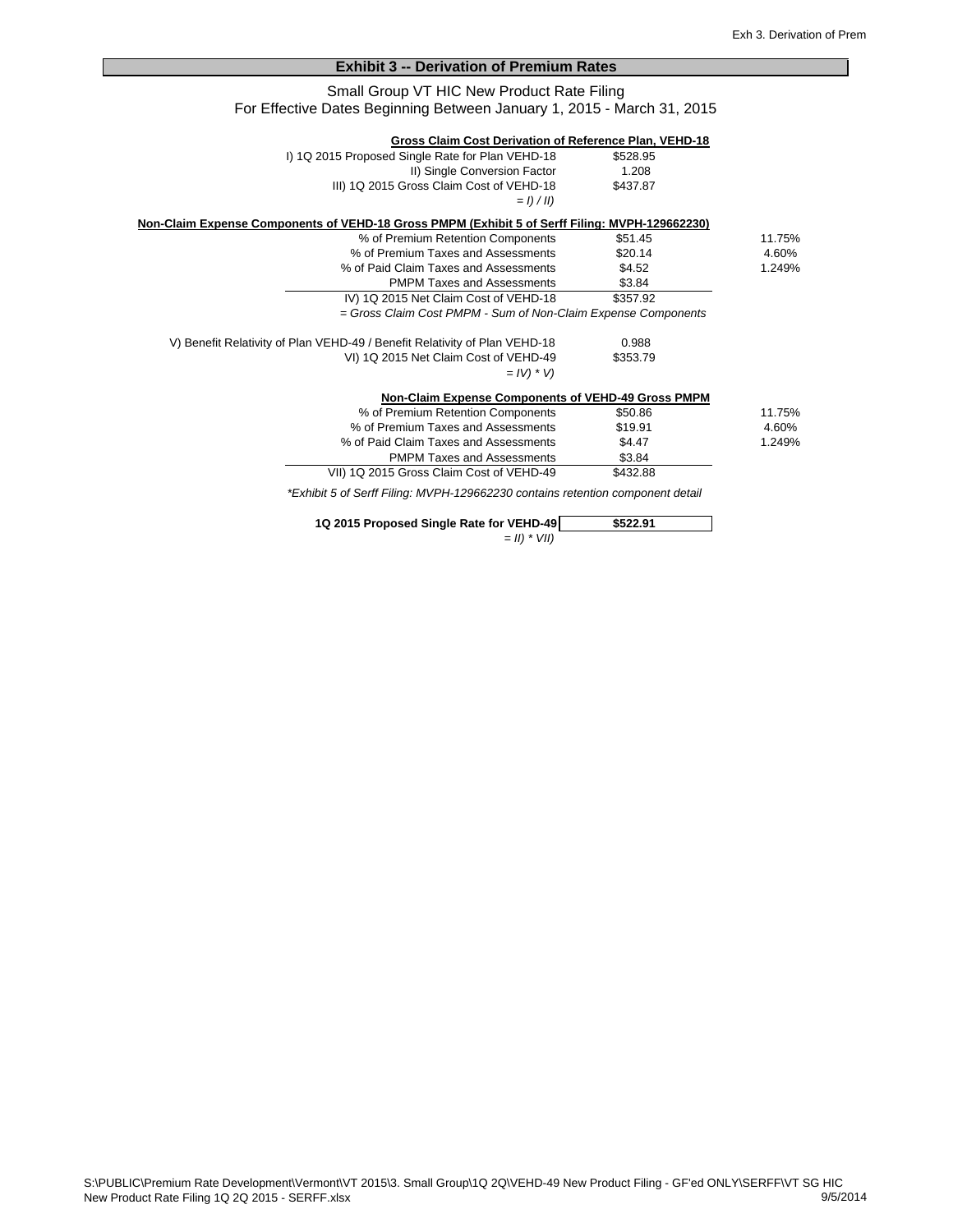#### **Exhibit 6a -- Premium Rates (Q1 2015)**

Small Group VT HIC New Product Rate Filing For Effective Dates Beginning Between January 1, 2015 - March 31, 2015

| Coplan  | <b>Product Type</b> | Single | Double Parent/Child | 2T Family  | <b>3T Family</b> | 4T Family  |
|---------|---------------------|--------|---------------------|------------|------------------|------------|
| VEHD-49 | <b>HDEPO</b>        |        |                     | \$1.307.28 | \$1.359.57       | \$1.464.15 |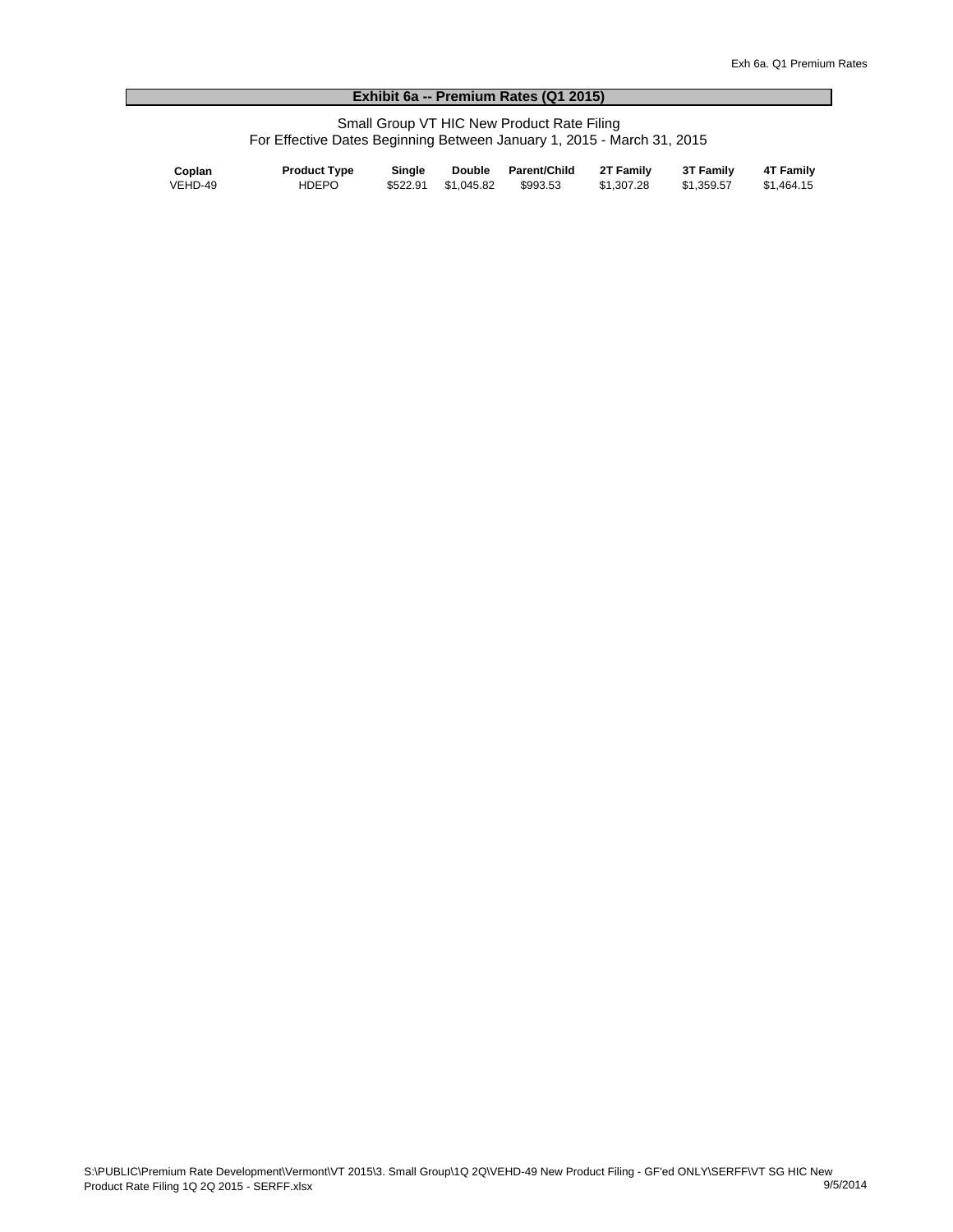#### **Exhibit 6a -- Premium Rates (Q2 2015)**

Small Group VT HIC New Product Rate Filing For Effective Dates Beginning Between April 1, 2015 - June 30, 2015

| Coplan  | <b>Product Type</b> | Single   | <b>Double</b> | Parent/Child 2T Family 3T Family 4T Family |                       |            |
|---------|---------------------|----------|---------------|--------------------------------------------|-----------------------|------------|
| VEHD-49 | HDEPO               | \$530.75 | \$1.061.50    | \$1.008.43                                 | \$1.326.88 \$1.379.95 | \$1.486.10 |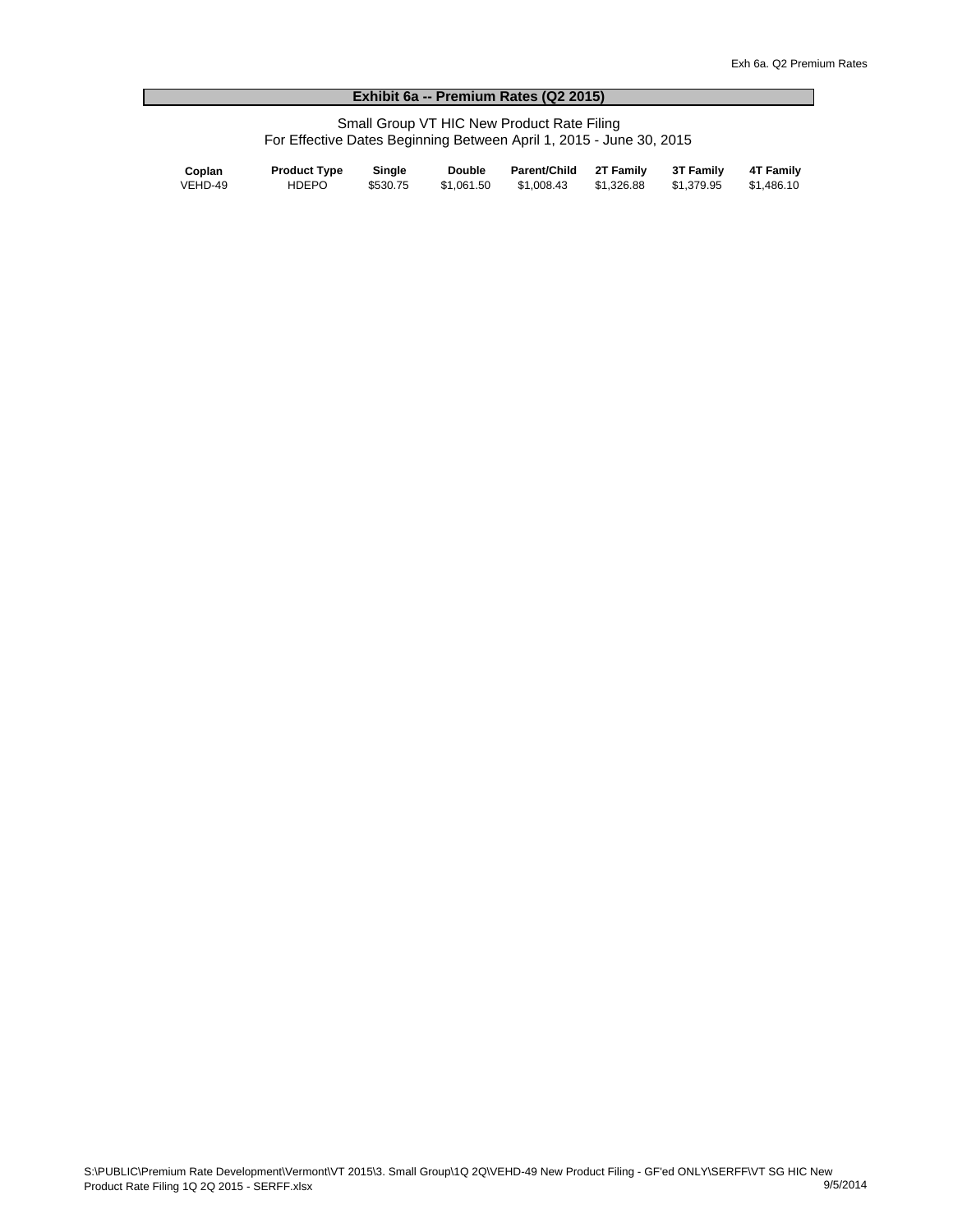#### **Exhibit 6b -- Medical Rider Premium Rates (Q1 2015)**

Small Group VT HIC New Product Rate Filing For Effective Dates Beginning Between January 1, 2015 - March 31, 2015

| <b>Rider Name</b> | <b>Rider Description</b>         | <b>Product Type</b> | <b>Single</b> | <b>Double</b> | <b>Parent/Child</b> | 2T Family | 3T Family | <b>4T Family</b> |
|-------------------|----------------------------------|---------------------|---------------|---------------|---------------------|-----------|-----------|------------------|
|                   | Safe Harbor preventative Rx list |                     |               |               |                     |           |           |                  |
| VHD510-ai         | for qualified HDHP's (VEHD-49)   | <b>HDEPO</b>        | \$6.29        | \$12.58       | \$11.95             | \$15.73   | \$16.35   | \$17.61          |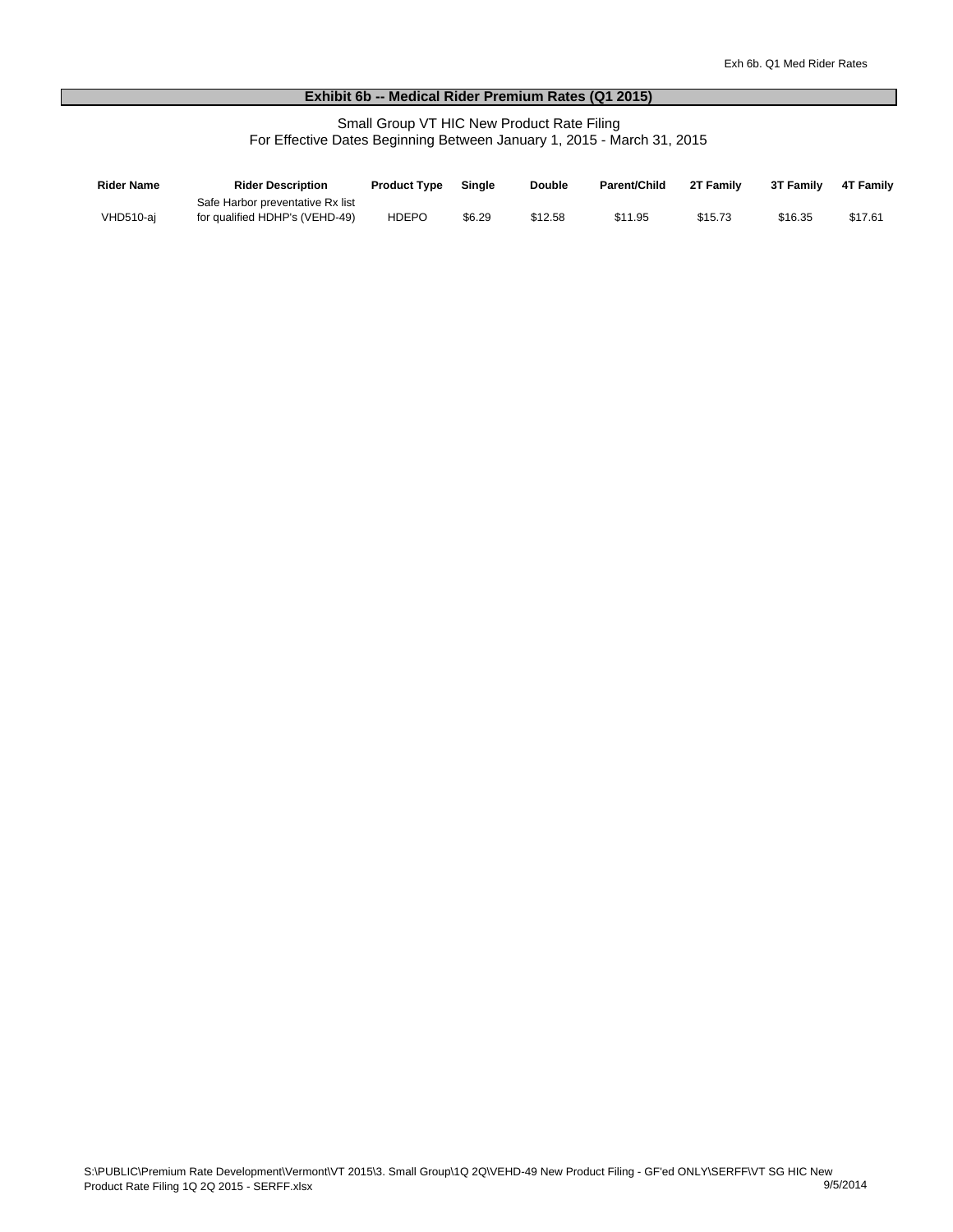#### **Exhibit 6b -- Medical Rider Premium Rates (Q2 2015)**

Small Group VT HIC New Product Rate Filing For Effective Dates Beginning Between April 1, 2015 - June 30, 2015

| Rider Name | <b>Rider Description</b>         | <b>Product Type</b> | <b>Single</b> | <b>Double</b> | Parent/Child | 2T Family | 3T Family | <b>4T Family</b> |
|------------|----------------------------------|---------------------|---------------|---------------|--------------|-----------|-----------|------------------|
|            | Safe Harbor preventative Rx list |                     |               |               |              |           |           |                  |
| VHD510-ai  | for qualified HDHP's (VEHD-49)   | <b>HDEPO</b>        | \$6.38        | \$12.76       | \$12.12      | \$15.95   | \$16.59   | \$17.86          |